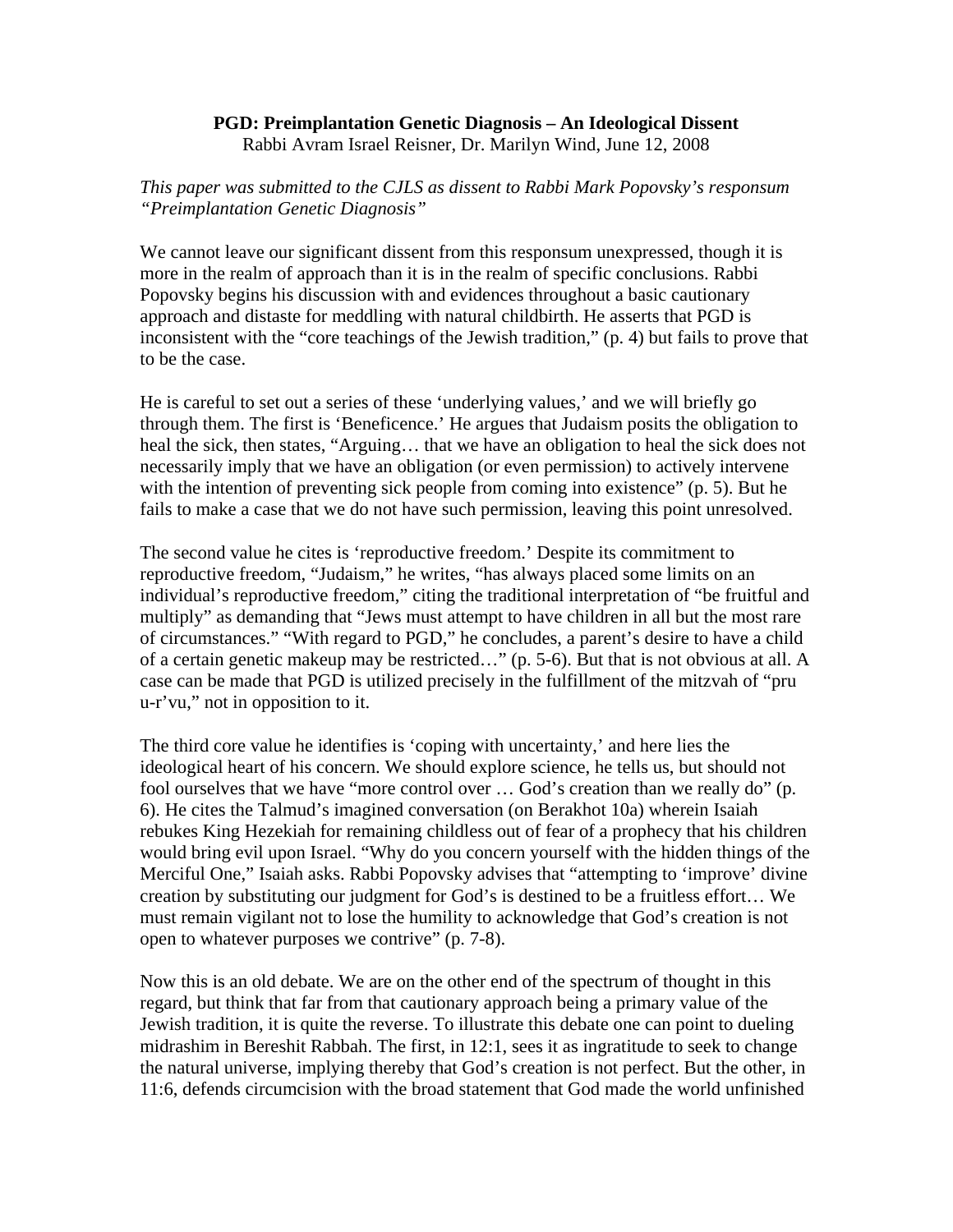for humans to perfect it. The latter seems to me more normative. Indeed, Rabbi Popovsky concedes that PGD is appropriate if it is undertaken to avoid a "very likely" catastrophic illness, but his fundamental approach calls him to "demand severe halakhic restrictions" (p. 29).

The fourth underlying value that Rabbi Popovsky finds is acceptance of difference and disability. Here he considers the possible use of PGD to select against anything less than such a catastrophic illness as sharing "the moral logic... [of] the Final Solution" (p. 8). The issue of eugenics and genetic technologies is a very complex one, but he correctly characterizes the Nazi eugenic program as coercive, and could have gone further and commented also on its murderousness. What distinguishes PGD from Nazi eugenics is that it is voluntary and seeks to choose life. It should be seen as an attempt to opt for a healthy embryo rather than against a disability. In every instance of PGD there are many potential embryos in vitro from which to choose. To select illness is untenable. To select health is reasonable. Not to select when facing a petrie dish of embryos is not possible.

At this point Rabbi Popovsky moves to identify the possible harmful consequences of PGD. For instance, "We run the risk of the child feeling like a commodity." Conclusion: "While the reality of harmful psychological consequences to the child is not certain, the mere possibility… obligates us to approach PGD with extreme caution" (p.10-11). Or there might be social harms. For instance, "Some… claim that the use of PGD to select against certain disabilities might lead to greater discrimination against people living with those disabilities" (p.11). These concerns certainly require caution. It is not clear that they justify prohibition. Rabbi Popovsky warns correctly that we run the risk, given that our knowledge is in its infancy, that in choosing an embryo because it does not carry one undesirable trait of which we know, we might precisely be choosing another embryo with a worse condition that is not yet identified. But again, facing multiple fertilized embryos in a petrie dish, some choice is inevitable. Are we not morally bound to choose according to our best information? Is randomness morally better?

Rabbi Popovsky allows that "in extreme circumstances, when the mental anguish of the parents is overwhelming" PGD to avoid a risk of disease, as for instance to avoid a child carrying the BRCA 1 or 2 mutation might be considered, but that "PGD with the intention of bearing a child with a lowered disease risk (e.g. a child without BRCA 1 and 2 mutations) does not, as a rule, fall within the bounds of this teshuvah." We can see no reason, when already undertaking IVF and faced with a number of embryos, not to employ PGD in order to assure that the child born does not have those heightened risks that we are able to foresee. One's course prior to IVF is a different story.

Two hard halakhic dangers emerge in the continuing discussion, and they concern not PGD itself, but the process of harvesting eggs that is at the basis of any in vitro procedure. One of these is the medical risk to the mother in producing and taking those eggs and the other is the unfortunate byproduct of any in vitro procedures, the need to ultimately discard any unused embryos. These are not, properly, concerns about PGD, but concerns about any in vitro procedures. In fact, that might be a better place to address these issues. Undertaking in vitro procedures might be prohibited as a danger to the